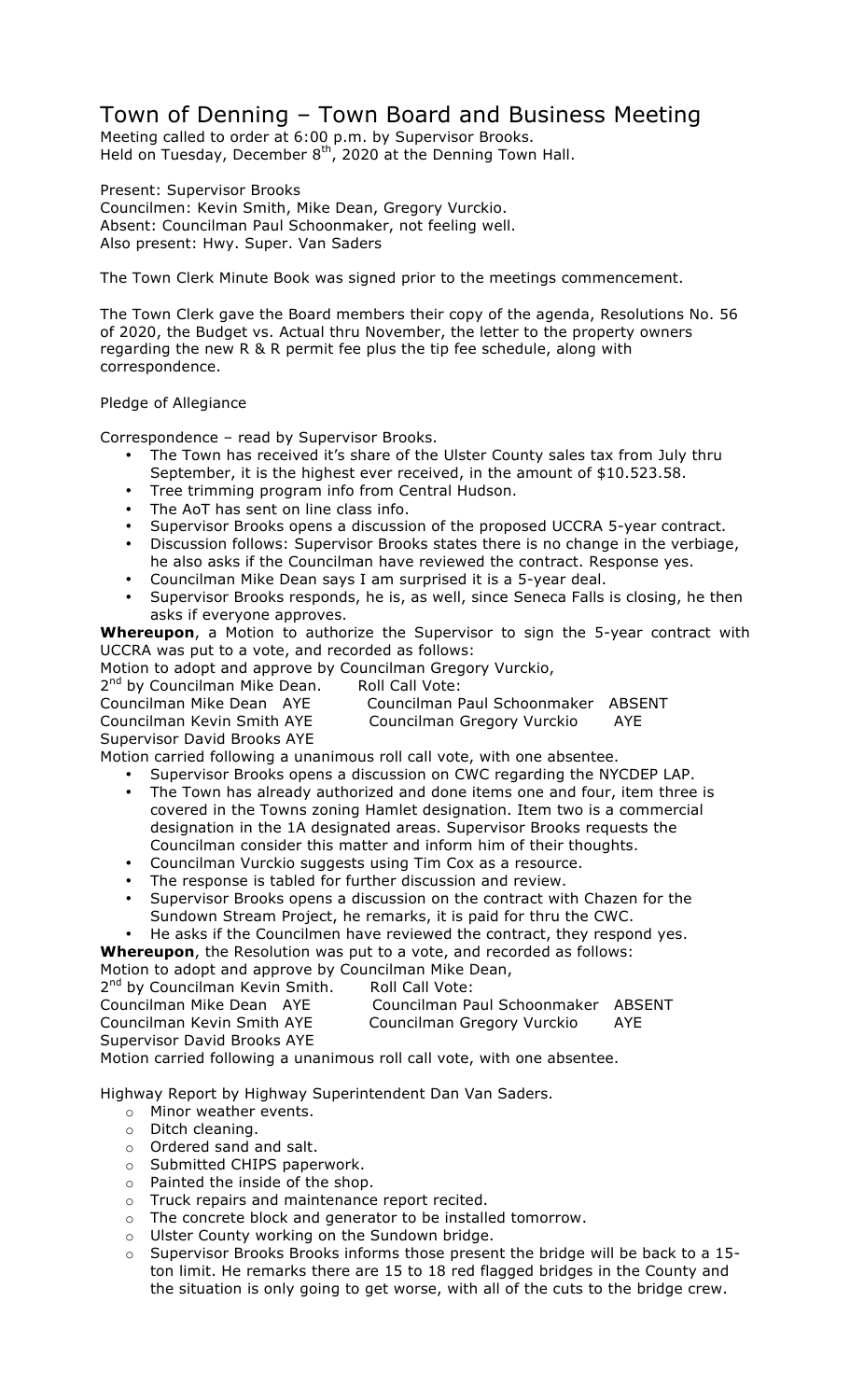Bridges will have to go out to bid and at prevailing wages. There are serious concerns for the safety of the bridges in Ulster County in the next 10 to 20 years.

- $\circ$  Brief discussion opened on the ROW near the Sundown bridge for the temporary bridge to be installed, both will be going out to bid soon, by Ulster County.
- o Supervisor Brooks asks Hwy. Super. Van Saders as to the status of the air compressor? He replies we are on schedule.
- o Supervisor Brooks will call VEO to hook up the generator when they install the tank.
- o Councilman Vurckio inquires about a Woods inspection bill.
- o Hwy. Super. Van Saders replies it was for two trucks.
- o Councilman Smith inquires as to the large repair bill from Truck Pro.
- $\circ$  Super. Van Saders replies, yes it is large, however he has stated he will stand behind his work, for one year.
- $\circ$  Supervisor Brooks asks if anyone else has anything for Hwy. Super. Van Saders?
- o Response no.

Planning Board: No Report, No Quorum by Liaison Councilman Kevin Smith

All of the vouchers have been audited and signed by the Councilmen, as presented by Supervisor Brooks and/or Hwy. Super. Van Saders.

Highway Pre Pay Vouchers presented by Hwy. Super. Van Saders. (see Warrant #12 Pre-Pay, voucher #38-42) Healthcare Reimbursement Acct. DA9060.8 \$2,500.00. MVP Healthcare, Inc. DA9060.8 \$11,906.55 Trust & Agency Acct. A9030.8 \$819.39, \$702.05. Ellenville Hospital Da9060.8 \$210.01.

Highway Vouchers presented by Hwy. Super. Van Saders. (see Warrant #12, voucher #134-150) 209 Material, LLC DA5142.4 \$870.24, \$1,772.04. Advance Professional DA5130.4 \$971.35 American Rock Salt DA5142.4 \$4,033.99, \$4,373.34. Bottini Fuel Corp. DA5110.4 \$1,101.29 Buddenhagen's Ford DA5130.4 \$462.48 Case Tire DA5130.4 \$877.16. Fleet Pride DA5130.4 \$358.69. Highway Fund Reserve Transfer DA9901.9 \$10,000.00 Home Depot Credit DA5130.4 \$131.23. Hudson River Truck & Trailer DA51304. \$373.00 N.E. Parts Group DA5130.4 \$620.96. Tractor Supply Corp. DA5130.4 \$67.41. Truck Pro DA5130.4 \$13,381.93 Woods Automotive DA5130.4 \$40.00. Zanetti's Service Center DA5130.4 \$481.00.

General Pre Pay Vouchers presented by Supervisor Brooks. (see Warrant #12PP, voucher (#86-93) Central Hudson A1620.4 \$284.72, A5132.4 \$313.26, A8160.4 \$40.66. Healthcare Reimbursement Acct. A9060.8 \$2,500.00. MVP Health Care DA9060.8 \$8,510.52. Time Warner Cable A1620.4 \$171.10, A5132.4 \$160.61. Trust & Agency Acct. A9030.8 \$736.75, \$260.00.

General Vouchers, presented by Supervisor Brooks. (see Warrant #12, vouchers (162-177) Mark Boncek A1620.4 \$780.00. Bottini Fuel Corp A5132.4 \$274.70 Central Hudson A5182.4 \$138.51 Gnome home Inc. A1355.4 \$20.00, A1010.4 \$60.00, A5010.4 \$20.00, \$ 37.50 Hudson Archival A1410.4 \$66.00 Carl Landon A1460.4 \$264.42. Teri Lockhart A1320.4 45,200.00. Morgan Records Mngt. A110.2 \$1,987.14. MVP A9060.8 \$32.50. Town of Neversink A73104 \$1,600.00.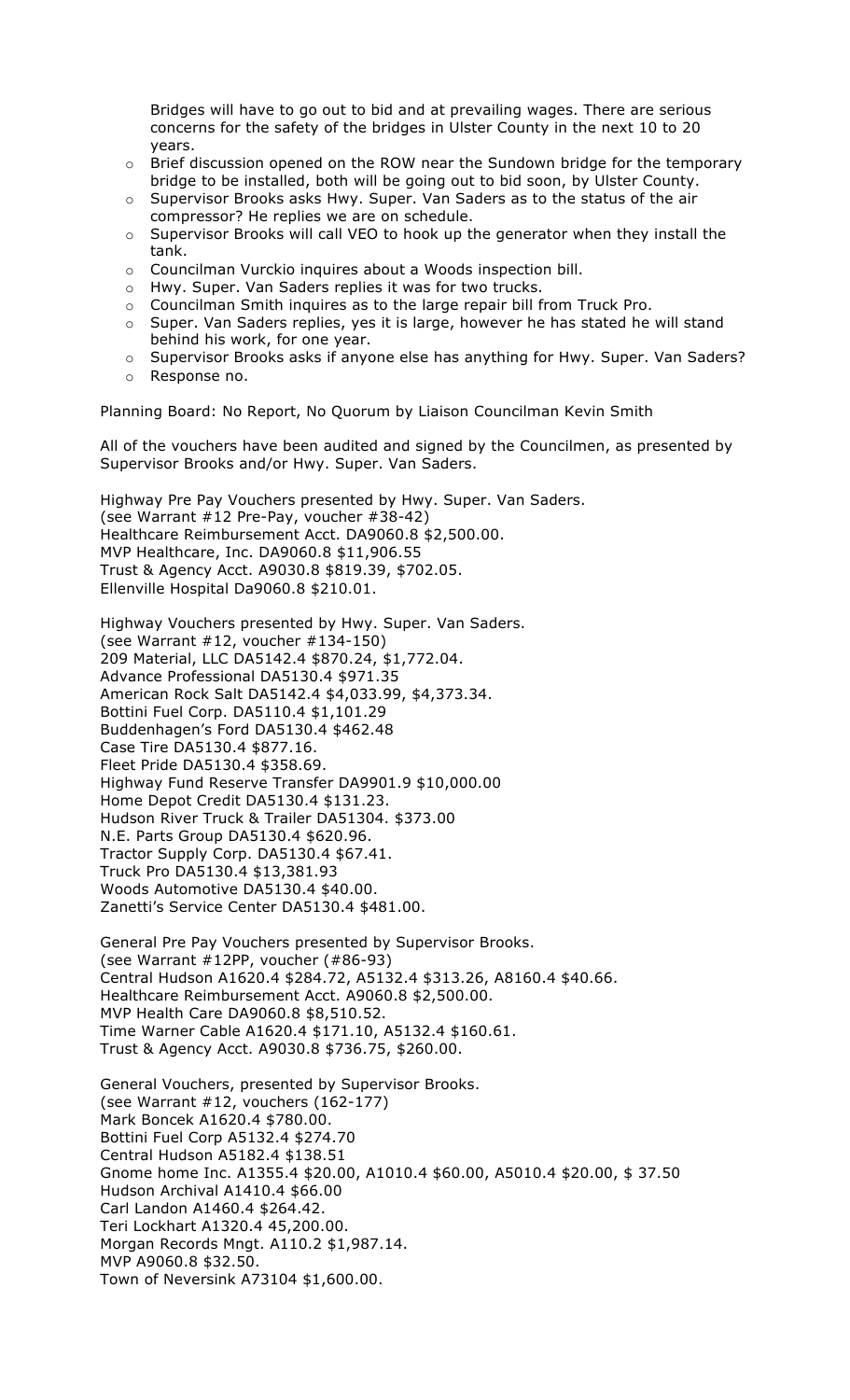Office of the State Comptroller A690 \$9,300.00. Postmaster A1620.4 \$150.00. Quill.com A1620.4 \$734.20, A1110.2 \$13.29, \$38.55. UCRRA A8160.4 \$3,512.27. Karl von Hassel A3620.4 \$351.00.

Capital Vouchers, Sewage Disposal, presented by Supervisor Brooks. (see Warrant #C11, voucher) –None-

## Resolution No. 56 of 2020

**WHEREAS** New York State General Municipal Law Sections 103 and 104-4 permit the pre-audit function of vouchers, as a form of internal controls in the checking of claims and supporting documentation. And

**WHEREAS** the Sections 118 and 119 of New York State Municipal Law also authorize the auditing authority to approve of Said vouchers. AND

**WHEREAS** the Office of the New York State Comptroller Division of Local Governments and Accountability: Budgets and Finances also approves of this method.

**NOW THEREFORE BE IT RESOLVED** that the Town of Denning Town Board **HEREBY** approves of and authorizes payment of the following Warrants:

Highway Fund Warrant No. 12 Prep Pay Vouchers #38-42.

Highway Fund Warrant No. 12 Vouchers #134-150.

General Fund Pre- Pay Warrant No. 12 Vouchers #86-93.

General fund Warrant No. 12 Vouchers #162-177.

Capital Sewage Disposal Vouchers Warrant No. 12 – None.

**Whereupon**, the Resolution was put to a vote, and recorded as follows:

Motion to adopt and approve by Councilman Gregory Vurckio,

2<sup>nd</sup> by Councilman Mike Dean. Roll Call Vote:<br>Councilman Mike Dean AYE Councilman

Supervisor David Brooks AYE

Councilman Paul Schoonmaker ABSENT Councilman Kevin Smith AYE Councilman Gregory Vurckio AYE

Motion carried following a unanimous roll call vote, with one absentee.

Supervisor Comments:

- Supervisor Brooks informs the Town Board, that Spectrum is doing a survey on underserved roads; Round Pond, Frost Valley, Wild Cat, Taylor and Voss Roads.
- Supervisor Brooks informs the Board the Claryville Fire District Commissioners vote is this evening and asks everyone in the District to vote.
- Supervisor Brooks updates the Board on the status of the Catskill Advisory Board, they have had a couple of meeting, and are in the process of setting things up, they are hopeful to have a private committee meeting outside, at the Catskill Center, in the spring, so everyone can speak in person.
- Supervisor Brooks opens a discussion on the R & R permit fee letter, as well as, the tipping fee increase for a love seat and couch, both of which take up a large amount of room. He asks if the Board has reviewed both, the Councilmen respond yes. He requests a Motion of approval.

**Whereupon**, the Resolution was put to a vote, and recorded as follows Motion to adopt and approve by Councilman Kevin Smith,

2<sup>nd</sup> by Councilman Mike Dean. Roll Call Vote: Councilman Mike Dean AYE Councilman Paul Schoonmaker ABSENT Councilman Kevin Smith AYE Councilman Gregory Vurckio AYE

Supervisor David Brooks AYE

Motion carried following a unanimous roll call vote, with one absentee.

- Supervisor Brooks opens a discussion on the tire recycling program; saying it seems to be going well, he does not want to see furniture or tires on the side of the road or down the bank. He asks the Board how long they would like to keep the program going, reminding them while the Town has no revenue from the program, it is also not costing the Town any funds.
- Discussion follows.